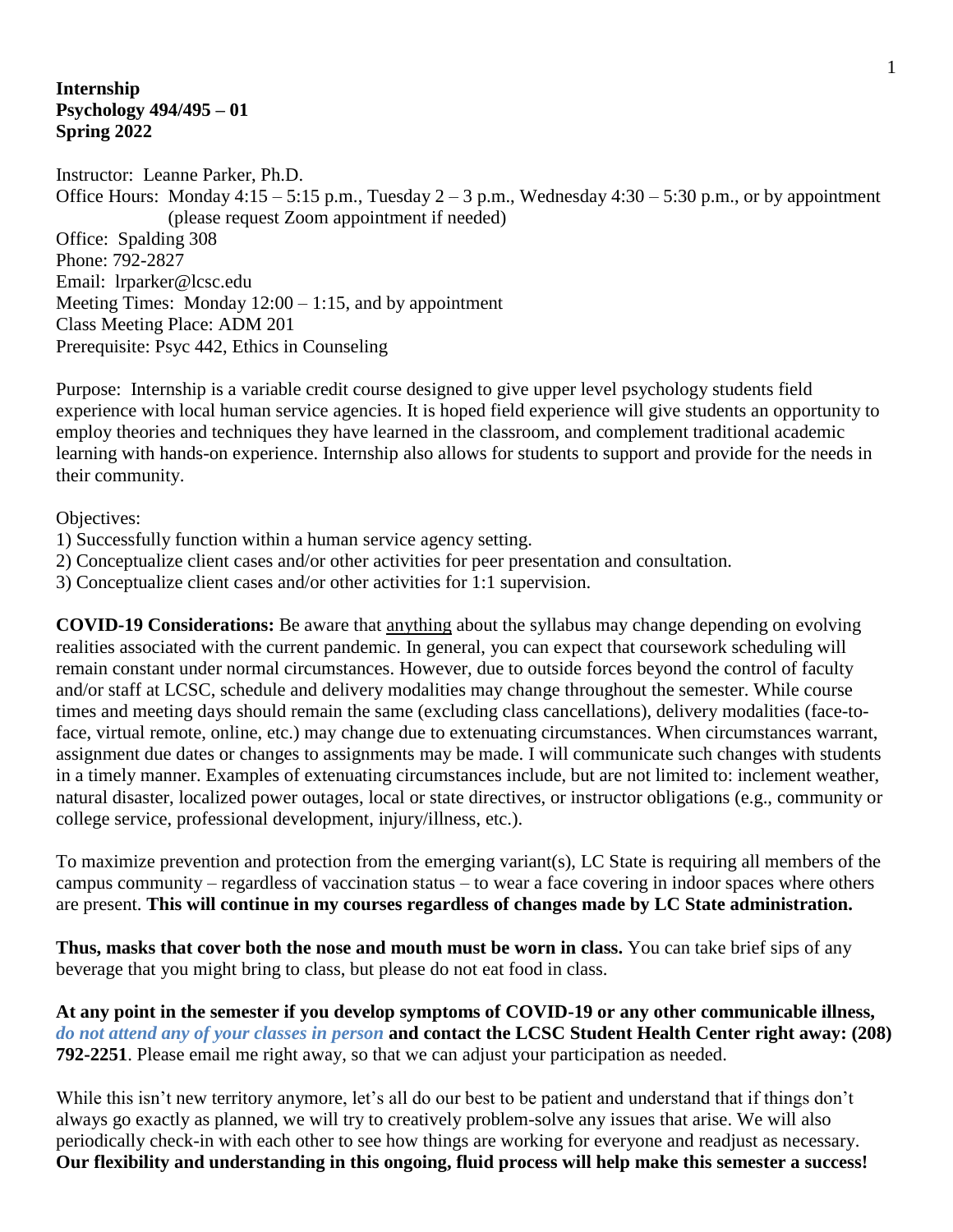## **Please check your LCSC email account at least once every day. It is the major way I communicate with you between class meetings.**

**PLEASE NOTE:** Confidentiality of clients or other activities is *paramount* in a class/experience such as this. Any student found violating confidentiality policies *will receive a failing grade*. The breach of confidentiality will be discussed with the internship site, and dismissal from the internship site will be at the discretion of the site supervisor.

A note to persons with disabilities: If you need course adaptations or accommodations because of a disability, if you have emergency medical information to share with me, or if you need special arrangements in case the building must be evacuated, please make an appointment with me as soon as possible. My office location, office hours, phone number, and email address are noted above. I'm also happy to work with Accessibility Services here on the LCSC campus.

| Grading.                   |                            |               |      |
|----------------------------|----------------------------|---------------|------|
| Class case presentation    | 50 points                  | 70-100%       | Pass |
| Reflection questions       | $\sim$ 50 - 100 points     |               |      |
| Attendance & participation | 50 points                  | 69% and below | Fail |
| Feedback from site         | 100 points                 |               |      |
|                            | $\approx$ 250 - 300 points |               |      |
|                            |                            |               |      |

Assignments may be modified at professor's discretion.

### Elaboration of Course Requirements

 $C_{\text{no}}$  dings:

**Check-ins**: Most weeks we will check in with each student about how things are progressing at their internship site. Be prepared by: Sharing one positive thing going well at your site, and sharing one problematic (or potentially) problematic issue at your site. Anything that would be difficult or inappropriate to share with the group needs to be indicated, so that you and I can schedule an individual meeting.

**Individual supervision**: Each student is expected to schedule at least 1 session of individual supervision with me, in my office, at a mutually convenient time.

**Class case presentation:** Each student will select  $1 - 2$  persons from their site to present to their peers for case consultation. Presentations should be prepared keeping in mind relevant information as provided in the handout, and in a PowerPoint format. IN NO WAY SHOULD THE CONFIDENTIALITY OF YOUR CLIENT OR OTHER ACTIVITIES BE COMPROMISED.

**Reflection Question:** Some weeks a question for reflection may be discussed in class or emailed to you. Questions will reflect topics/issues discussed in internship. They are to be typed, with each entry no less than 1 page and no more than 2 pages. Reflection questions are due the following class period. An incomplete for the class will be given if all reflection questions are not completed.

**Feedback from site:** Site supervisors will be asked to review the student's work, and comment on strengths and weaknesses. Feedback received from the site will be reviewed with the student. I will also visit each site.

# \*\* **Read This**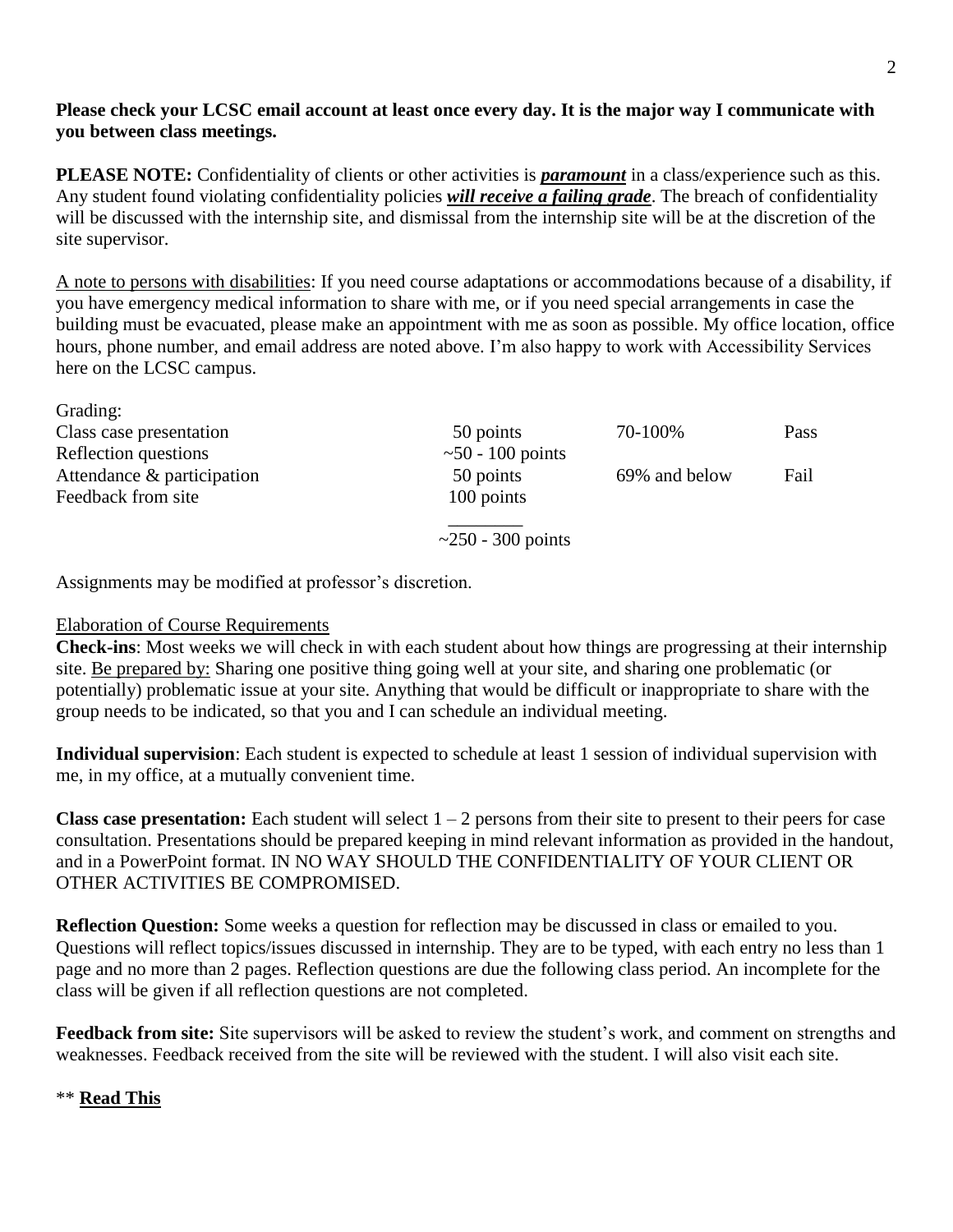**Attendance: Attendance is required for this course. No one will receive a passing grade who misses more than 1 class, unless excused in advance. Advance does NOT mean leaving me a phone message, but planning an absence collaboratively with me.**

**Classroom Etiquette**: All students enrolled in this course shall follow the tenets of common decency and acceptable behavior conducive to a positive learning environment. *Note: In this classroom, proper behavior conducive to a positive learning environment includes the stowing of all cell phones, iPads, laptops, and any other distracting electronic device. In other words, this class will be a "no technology zone." If you feel strongly that you need to have a device out during class, please discuss with me privately.*

**\*\***

# Resources for Assistance:

Student Counseling Services: (208) 792 – 2211, Sam Glenn 212 (free to all registered students) TAO (Therapy Assistance Online) [https://www.lcsc.edu/student-counseling/tao-therapy-assisted-online-self](https://www.lcsc.edu/student-counseling/tao-therapy-assisted-online-self-help)[help](https://www.lcsc.edu/student-counseling/tao-therapy-assisted-online-self-help)